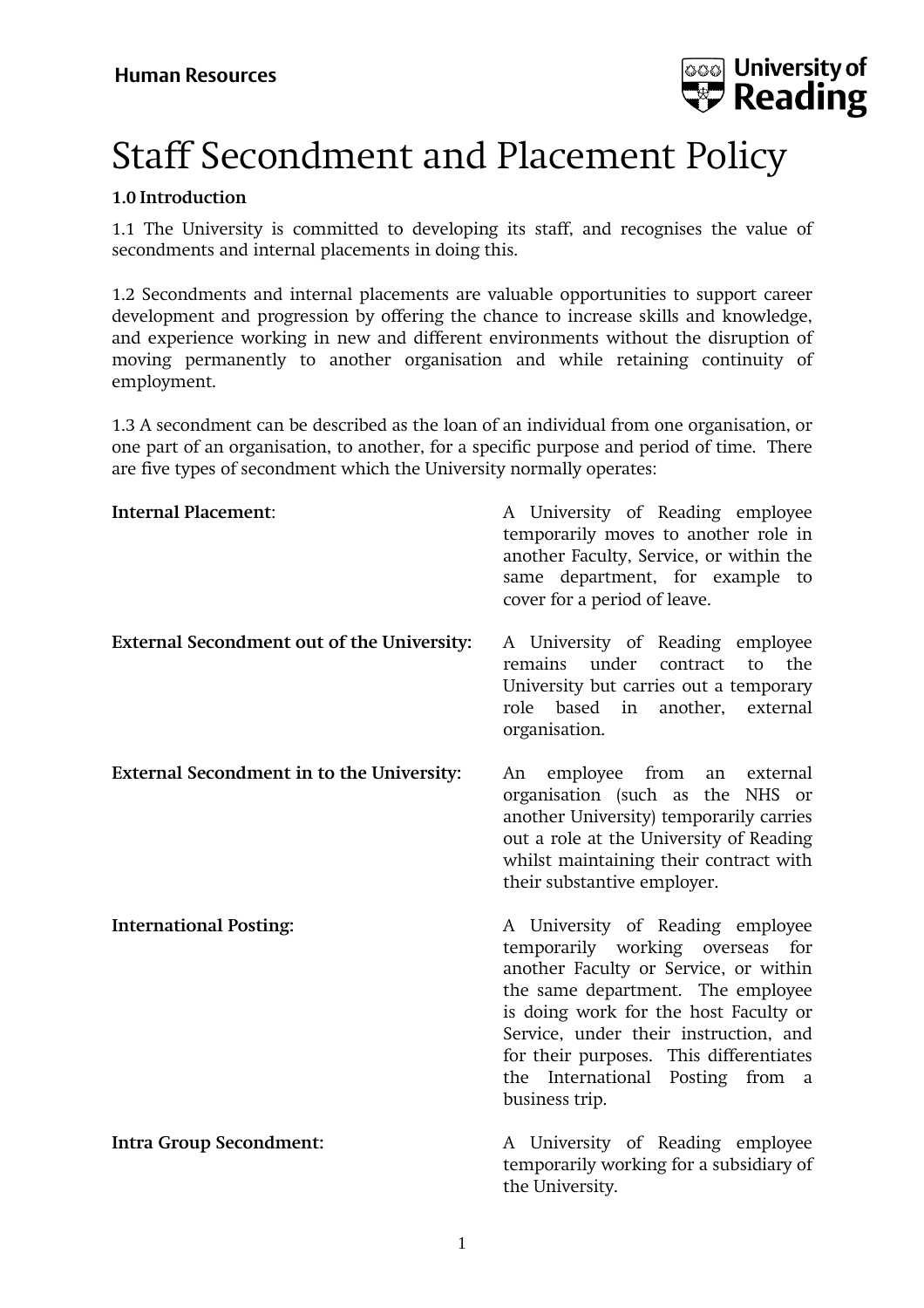1.4 Other terms used in this Policy:

| Secondee             | The individual who is being seconded.                                                                                                                                     |
|----------------------|---------------------------------------------------------------------------------------------------------------------------------------------------------------------------|
| <b>Host</b>          | The organisation, Faculty, or Service who is receiving<br>the secondee.                                                                                                   |
|                      | <b>Placement/Secondment Manager</b> The manager in the organisation, Faculty, or Service<br>who is responsible for managing the secondee during<br>his or her secondment. |
| Substantive employer | The external organisation who is loaning the<br>secondee.                                                                                                                 |
| Substantive post     | The original and underlying post that an individual is<br>employed to do.                                                                                                 |

1.5 A secondment or internal placement may be full or part time, and may be undertaken by all staff. To ensure the University is making full use of secondments and placement opportunities an annual report will be made available to Staffing Committee at its meeting in the Autumn Term detailing the number of secondments and placements that have taken place during the preceding academic year.

1.6 Whilst every reasonable effort will be made by the University to support secondments and placements there will be circumstances in which it will not be possible, for example, where the post-holder has specialist knowledge that would be difficult to replace for a limited period of time or where a specialist professional qualification is a requirement of the position.

1.7 This Policy outlines the University's arrangements for:

- (i) Internal Placements
- (ii) External Secondments
	- Out of the University
	- In to the University
- (iii) International Postings
- (iv) Intra Group Secondments
- (v) Funding.

### **Internal Placements**

#### **1.0 Introduction**

1.1 As identified from the results of the recent staff survey opportunities for career development and progression are important factors in enabling staff to feel motivated and valued in their working environment, especially for non-academic staff. It has therefore been agreed that the use of internal placements as a development activity for non-academic staff should be promoted and expanded in order to increase the skills, experience, and mobility of non-academic staff across the University. However, internal placements are also available to academic staff as appropriate.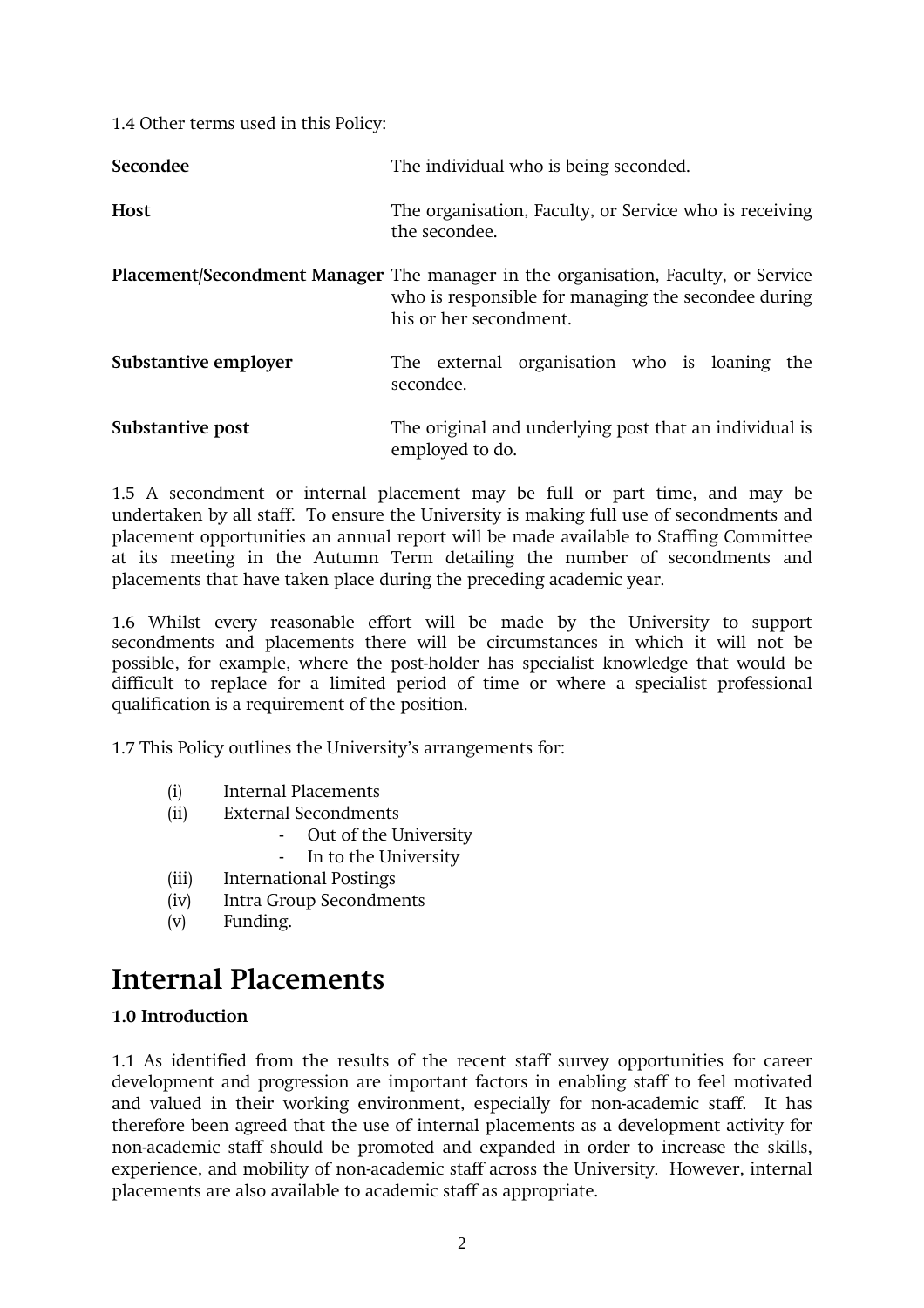1.3 Internal placements are open to University employees who have successfully completed their probation period and usually been employed by the University for a minimum of 12 months.

1.4 Internal placements are offered for a fixed period but the member of staff is not employed on a fixed term contract because the employee is expected to return to his or her substantive role at the end of the placement. The placement constitutes a temporary, mutually agreed variation to the contract of employment. If, however, the substantive role is a fixed-term contract and the placement ends after the fixed-term contract expires the employee will not be entitled to return to their substantive post.

1.5 Owing to the size and scope of the University's activities there are frequent opportunities for employees to apply for internal placements, whether they are advertised formally as a 'development' placement or advertised as a temporary role that an employee could use as a developmental opportunity, such as maternity leave or parental leave cover. In either case the placement may offer new and different responsibilities – either within the employee's own team or in another department – so the employee can *stretch* him- or herself in a way that might not have been possible in their current role.

#### **2.0 Types of internal placement**

2.1 There are two types of internal placement:

2.2 A *short-term placement* is normally filled at relatively short notice, by someone within the immediate team or department, who has a particular set of skills needed to undertake the placement.

2.3 A *long-term placement* is normally filled in a timescale resembling permanent recruitment, and is filled by an applicant from any part of the University who has displayed the potential to undertake, and successfully complete, the placement.

2.4 In either case, the placement covers an established job or a newly created job.

2.5 Other key features of placements are outlined below.

| Feature                | Short-term placement                                                                                                                 | Long-term placement                                                                                                                                                                             |
|------------------------|--------------------------------------------------------------------------------------------------------------------------------------|-------------------------------------------------------------------------------------------------------------------------------------------------------------------------------------------------|
| Duration               | Approximately 1-3 months                                                                                                             | Approximately 4 to 12 months                                                                                                                                                                    |
| Location               | Normally within the Normally outside<br>employee's department, or one<br>closely associated with the<br>services he or she provides. | the<br>employee's department.                                                                                                                                                                   |
| Feature                | Short-term placement                                                                                                                 | Long-term placement                                                                                                                                                                             |
| Appointment<br>process | interview.                                                                                                                           | The role will be advertised The role will be advertised<br>within the department, and across the University and the<br>will be offered subject to an normal selection procedures<br>will apply. |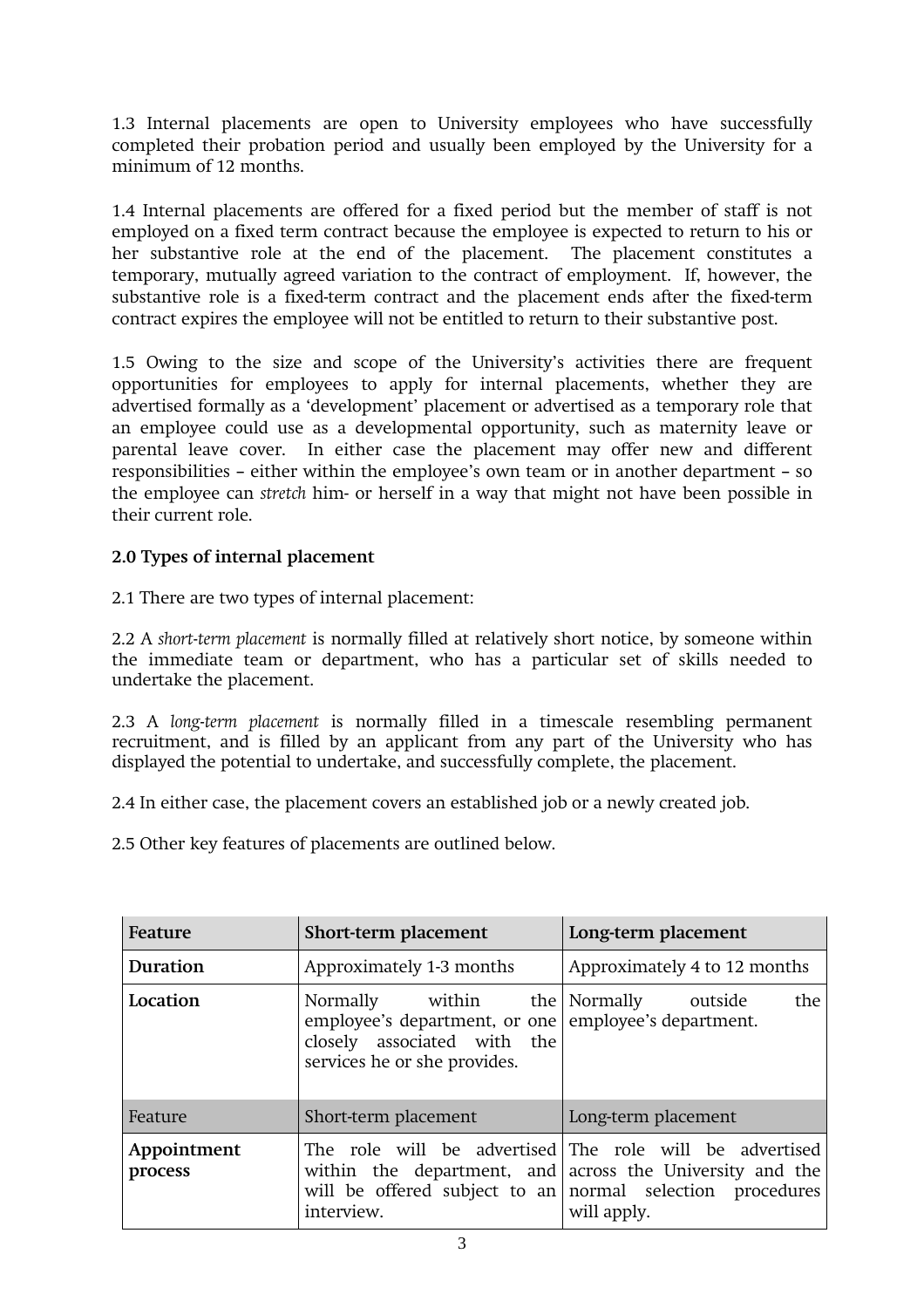| Terms<br>and  <br>conditions<br>during<br>the placement  | The terms and conditions of the placement role will normally<br>apply during the placement. If pension arrangements differ,<br>options will be discussed with the employee.                                                                                                                                                                                            |                                                                                                                                                                                                                                                                                                                                                                        |
|----------------------------------------------------------|------------------------------------------------------------------------------------------------------------------------------------------------------------------------------------------------------------------------------------------------------------------------------------------------------------------------------------------------------------------------|------------------------------------------------------------------------------------------------------------------------------------------------------------------------------------------------------------------------------------------------------------------------------------------------------------------------------------------------------------------------|
| Terms<br>and  <br>conditions<br>after  <br>the placement | Subject to the rules set out below employees will return to their<br>substantive post on the substantive terms as if they had remained<br>in post. This includes any terms that are linked to length of<br>service such as an increase in annual leave entitlement or<br>incremental progression.                                                                      |                                                                                                                                                                                                                                                                                                                                                                        |
| Right to return                                          | The employee has the right to<br>return to his or her substantive<br>role, and terms and conditions,<br>at the end of the placement<br>subject to any changes that<br>may have occurred during<br>his/her absence.                                                                                                                                                     | The employee has the right to<br>return to his or her substantive<br>role or a similar role on broadly<br>comparable<br>and<br>terms<br>conditions at the end of the<br>placement,<br>subject<br>to<br>any<br>changes<br>that<br>have<br>may<br>occurred<br>during<br>his/her<br>absence.                                                                              |
| Manager's right to<br>recall                             | The Line Manager is able to<br>recall the employee back to his<br>or her original role earlier than<br>planned, subject to agreeing a<br>return date with the Placement<br>Manager.                                                                                                                                                                                    | The Line Manager is unable to<br>recall the employee back to his<br>or her original role earlier than<br>the agreed date.                                                                                                                                                                                                                                              |
| Supervision                                              | Day-to-day line management<br>the<br>with<br>Placement<br>rests<br>Manager but s/he must consult<br>Line<br>Manager<br>before<br>the<br>handling issues relating to:<br>-absence from work (eg illness)<br>-grievance/disciplinary matters<br>-performance.<br>Manager<br>The<br>Line<br>retains<br>responsibility for appraisals and<br>decisions relating to reward. | Day-to-day line management<br>with<br>the<br>Placement<br>rests<br>Manager but s/he must consult<br>Line<br>Manager<br>before<br>the<br>handling issues relating to:<br>-absence from work (eg illness)<br>-grievance/disciplinary matters<br>-performance.<br>The<br>Line<br>Manager<br>retains<br>responsibility for appraisals and<br>decisions relating to reward. |
|                                                          | HR advice should be sought.                                                                                                                                                                                                                                                                                                                                            | HR advice should be sought.                                                                                                                                                                                                                                                                                                                                            |

2.6 In some circumstances, placements that were originally envisaged by the employee and/or the University may cease to be of fixed term duration as the opportunity becomes more long-term in nature. In such situations and following discussion with the employee, the University may decide to make the placement a permanent change to the employee's job title or, if the employee does not agree, to terminate the placement so that the employee returns to his or her substantive role. On the termination of the placement, the University would have the same obligations to seek suitable alternative employment within the University for the employee as set out above.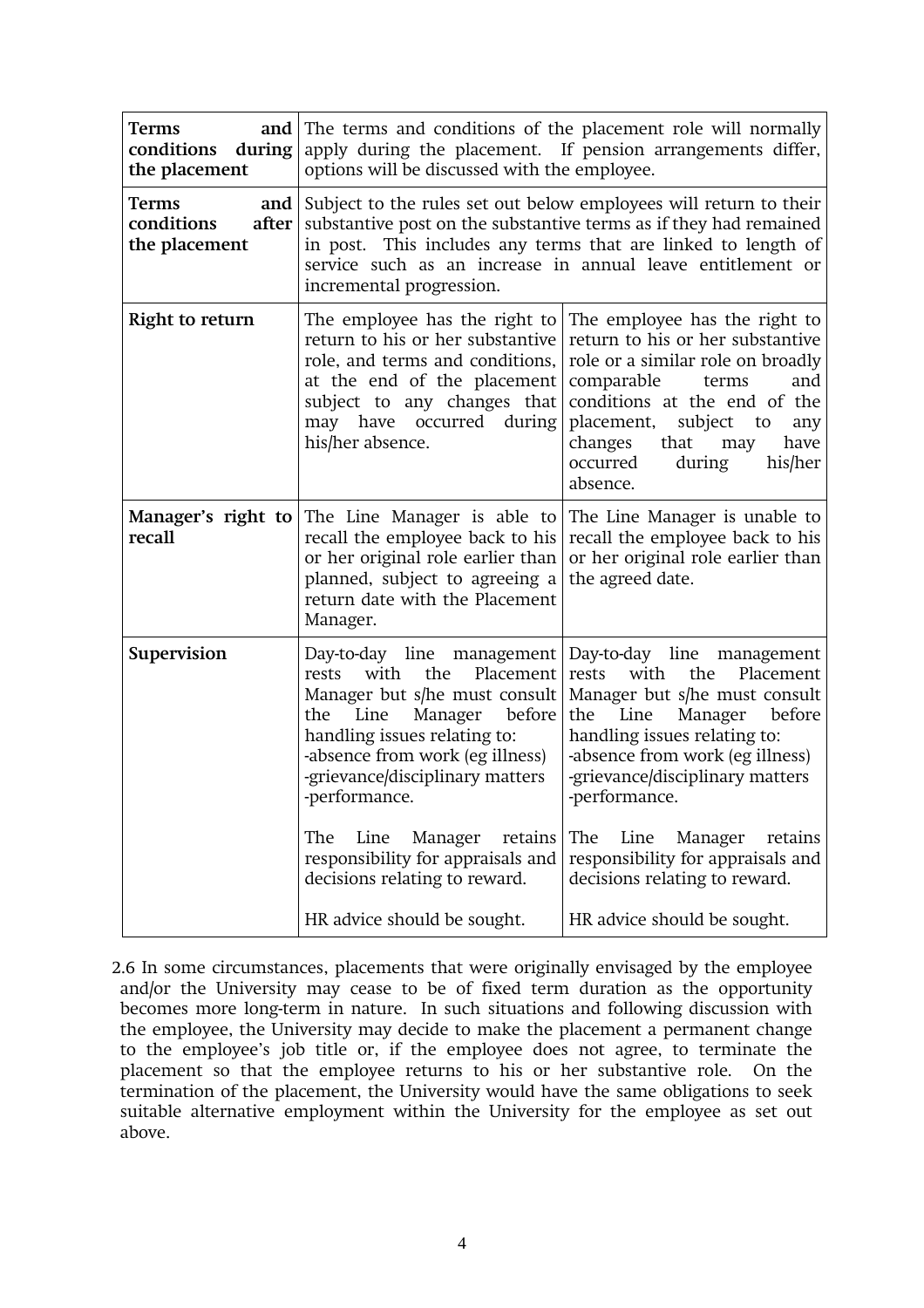#### **3.0 Guidance for staff applying for an internal placement**

3.1 Employees should meet their line manager at the earliest possible opportunity to discuss their interest in applying for a placement - the Performance and Development Review (PDR) meeting is a perfect opportunity to have that conversation.

3.2 Employees should be aware that placements may be advertised explicitly as a 'development' placement, but temporary vacancies may also lend themselves to a placement opportunity without being advertised as such. When a temporary vacancy is advertised the recruiting manager may be willing to accept applications for an internal placement. The development opportunities may be worthwhile in both cases but it is likely that the learning outcomes for the employee will be more self-directed when applying for a temporary role rather than one that is explicitly advertised as a placement role.

3.3 The recruitment and selection process for placements is very similar to that followed for a standard vacancy i.e. you will be expected to complete an application form and undertake an interview. In the case of short-term placements the role will be advertised across a team or department with the most relevant skills, and who are available at relatively short notice.

3.4 The benefits of a placement to the individual must be balanced alongside the needs of the University and therefore approval from your current line manager is required before you can be appointed.

#### **4.0 Guidance for placement managers establishing an internal placement**

4.1 When a placement is being considered, the host department receiving the secondee should seek support from their HR Partner or Advisor to clarify the terms and conditions of the placement prior to submitting the Staffing Request Form.

4.2 Guidance outlined by the University on recruitment and selection should be observed to ensure compliance with University procedures and employment legislation. Also note that for a placement with a developmental focus, the host department should consider the skills and behaviours the successful candidate should be able to demonstrate from the outset and what skills and attributes the employee will have the opportunity to develop.

4.3 As with a standard recruitment process, offering a reasonable lead-in time to recruit to the placement is important to ensure access to placement opportunities is maximised and because filling placements can generate a domino effect e.g. when one person moves from their substantive post to undertake a placement, their substantive post may also be filled with a placement.

4.4 Short-term placements will be advertised within a team or department, while longterm placements may be advertised more widely via the University website marked as 'Secondment opportunity, for internal applicants only'. Temporary roles suitable for employees to consider as a potential placement opportunity may be advertised locally within a specific team or across the University.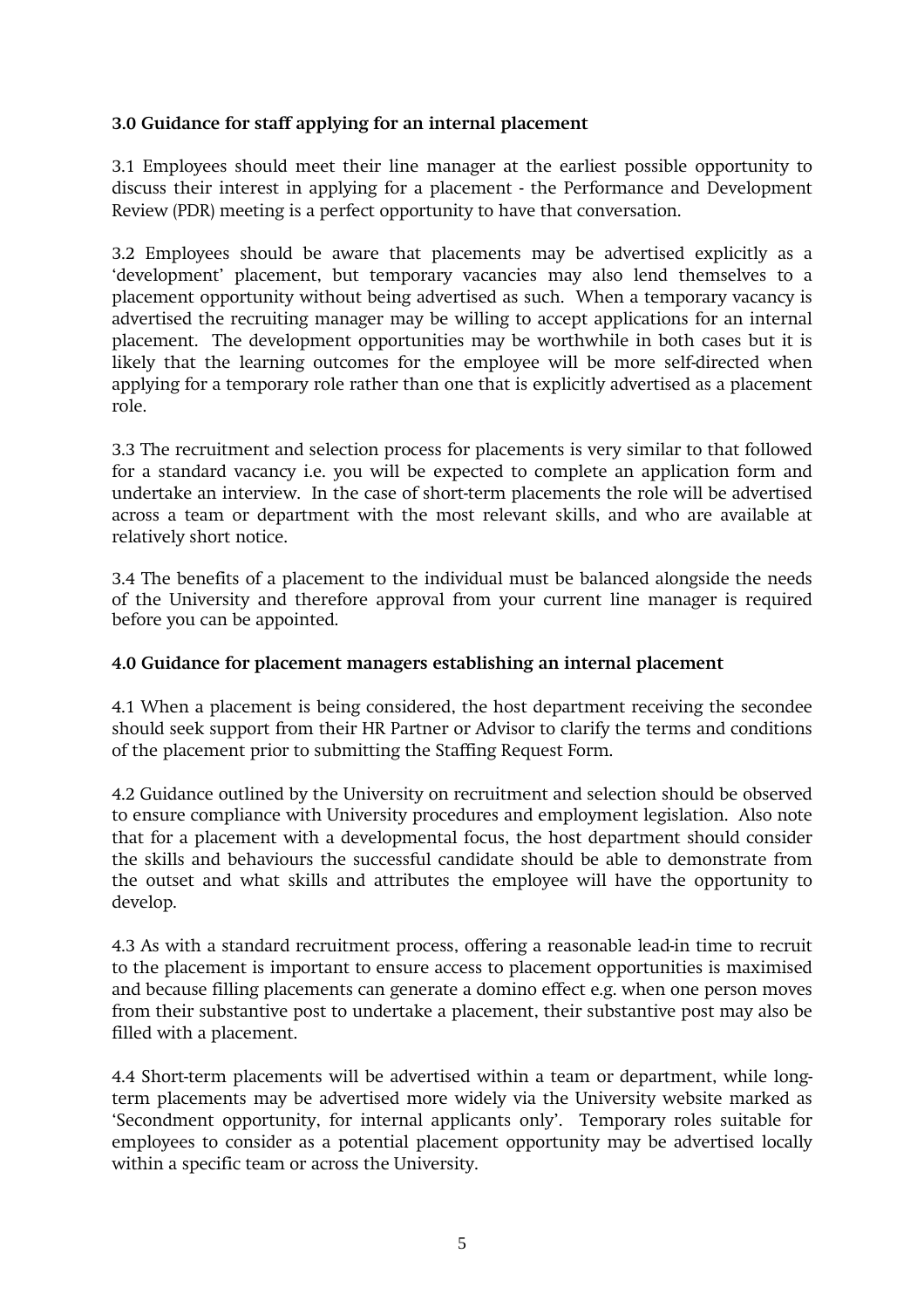4.5 The host department will oversee the recruitment and selection process. During the interview it is helpful for candidates to have some clarity around the training and development opportunities that will be available to them during the placement and the type of support they will receive such as a mentor or buddy.

The host department will offer feedback to unsuccessful applicants.

4.6 The host department will be responsible for completing the recruitment documents and mutually agreeing a start date with the employee and a release date with their line manager. On receipt of the recruitment documents HR Operations will generate a Placement Letter outlining the terms and conditions of the placement. The Placement Letter will be sent to the applicant and copied to the host and home departments.

4.7 At the outset the host and home department will agree review intervals and ensure that regular reviews involving the employee and host and home departments take place during and at the end of the placement. HR will provide support as required throughout the placement.

### **External Secondments**

#### **1.0 Introduction**

1.1 External Secondments occur when the University wishes to work collaboratively with a third party organisation, and where there are benefits to the University and the individual being seconded to work with an external organisation and to develop skills and knowledge by so doing.

1.2 There are two types of External Secondments:

- (i) An external secondment out of the University to another organisation such as to DEFRA, the NHS, or another university.
- (ii) An external secondment in to the University from another organisation such as the NHS, or a commercial company.

1.3 External Secondments can be overseas and if so, the section below on International Postings may also apply.

1.4 This policy will not usually apply to KTP Associates, who are recruited specifically for a particular role as part of the University's knowledge transfer activities.

#### **2.0 Secondment Agreement**

2.1 It is essential that all External Secondments are documented correctly and that a Secondment Agreement is signed between the University and the other organisation prior to the secondment starting. This will ensure that all parties are aware of their legal obligations in relation to the secondment and that the rights of the employee are properly set out and protected. No External Secondment arrangement should begin until a Staffing Request Form for the secondment has been approved and the Secondment Agreement is in place.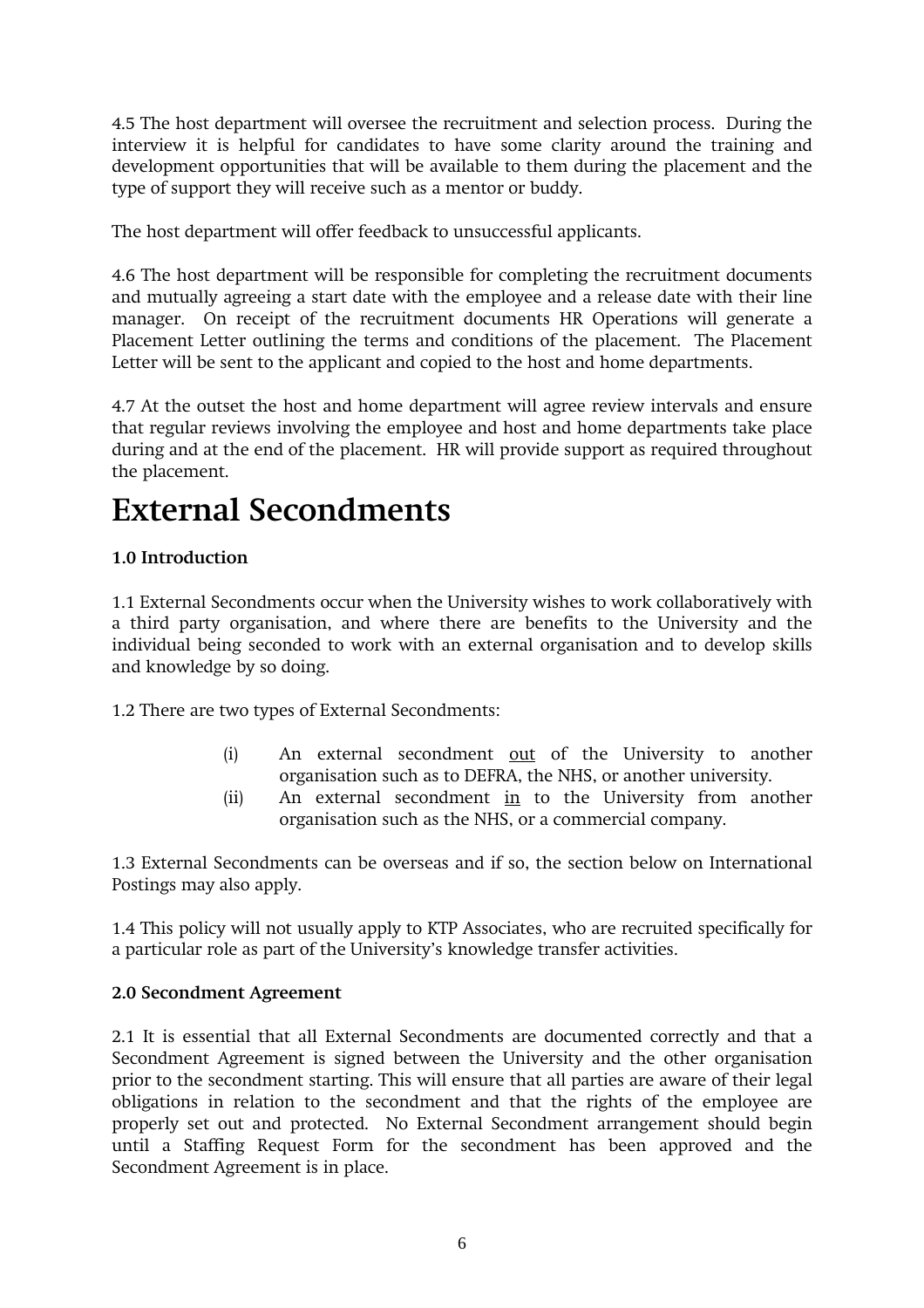2.2 When the Staffing Request Form has been completed and approved the HR Partner will arrange for the Secondment Agreement to be prepared, negotiated and signed, with input from Finance, Research and Enterprise, and the line manager as appropriate.

2.3 In the event of a University employee being seconded out of the University and the host organisation (to which the employee is being seconded) sends their own form of Secondment Agreement, this must be forwarded to the HR Partner immediately for consideration.

2.4 In some situations VAT may be chargeable on a secondment fee. Please refer to VAT and Secondments in Appendix 1 for further information. Advice should be sought from Finance as appropriate.

#### **3.0 Secondments out of the University**

3.1 Where an employee is offered the opportunity of a secondment out of the University, he or she should discuss it with the relevant line manager and Head of School/Service.

3.2 If the line manager and Head of School/Service agree that the secondment can be supported, the proposal must be notified to the relevant HR Partner, who will discuss with the line manager and Head of School/Service the practicalities of the arrangement, including how the employee's role will be fulfilled in his or her absence.

3.3 The Head of School/Service must complete a Staffing Request Form and Information Required for Secondment Out form at Appendix 2 and send them to the HR Partner. When the Secondment Agreement has been finalised, HR will issue the employee with a letter setting out the terms of the secondment. Except as stated in that letter, the employee's terms and conditions will remain the same and the employee will remain an employee of the University, unless his or her employment is terminated.

#### **4.0 Secondments in to the University**

4.1 Secondments in to the University occur in one of the following ways;

(a) *either* the University is collaborating with another organisation or identifies an individual working for another organisation and considers it would be advantageous to the University for an individual to be seconded to it. In such cases, the line manager must complete a Staffing Request Form identifying that this is a secondment arrangement and setting out the source of funding;

(b) *or* an individual applies for an advertised post with the University and on being offered the appointment a secondment arrangement is agreed with their current employer. In this situation a Staffing Request Form has already being completed, and as such the line manager must notify HR Operations via the New Starter Form that this is now a secondment arrangement.

4.2 The Head of School/Service must complete a Staffing Request Form and Information Required for Secondment In form at Appendix 3 and send them to the HR Partner. When the Secondment Agreement has been finalised, HR will write to the secondee providing practical information about the secondment. When an individual is seconded to the University, he or she remains employed by their original organisation, he or she is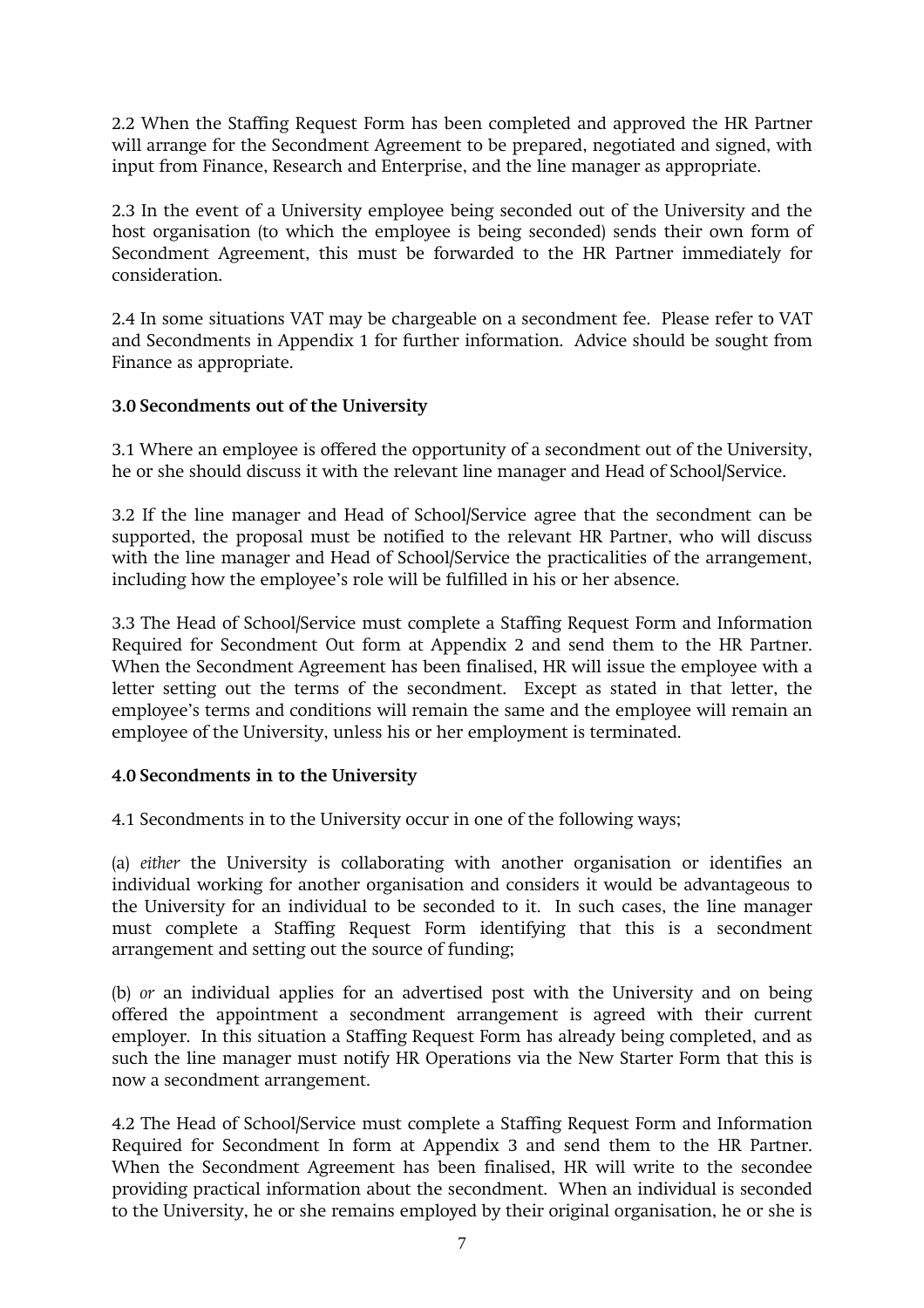not an employee of the University. For this reason advice should be sought from your HR Partner about induction and training for seconded individuals and the extent to which line managers should manage seconded employees.

### **International Postings**

#### **1.0 Introduction**

1.1 As the University develops its international presence, both at the University Campus in Malaysia and at other international offices, and with staff engaged in University activities across the world, this section of the policy provides a framework for the basis upon which staff employed in the UK may spend time working abroad on an international posting.

#### **2.0 Overview**

2.1 Detailed policy documents are available covering the terms and conditions applicable to both short and long term International Postings, these terms are not detailed here but are available on the HR website. These terms apply to employees on UK contracts of employment and combined with the principles set out below as well as the guidance on internal placements above aim to ensure that International Postings are managed in an efficient and consistent manner, that individuals have full and clear information about any terms and additional benefits in relation to international postings and that they have received appropriate advice, for example in relation to tax liabilities, before agreeing to undertaking an international posting.

2.2 Short term business visits abroad, sabbaticals spent abroad and academic/research trips undertaken on an individual basis are not covered by the terms applicable to International Postings.

2.3 International Postings provide an ideal opportunity for personal and career development; as such overseas opportunities may be explicitly advertised or in specific circumstances, individuals may be approached directly to undertake a posting. The relevant overseas office will oversee the recruitment and selection process for International Postings, with ongoing involvement from the relevant Faculty/Service as appropriate.

2.4 Succeeding in an international assignment takes an individual who is flexible to change, has the emotional maturity and cross cultural suitability to deal with new challenges, in addition to the technical requirements of the role. Any individual considering undertaking an International Posting will have the opportunity to meet with the relevant HR Partner to discuss the applicable terms and conditions, the University aims to ensure that individuals are supported in their decision to undertake a posting and fully understand both the career opportunities and the challenges, for them and their families, as well as the applicable terms.

2.5 All individuals undertaking a posting overseas will receive full written details of the terms and conditions of their posting in the form of a letter which will set out in detail the personal terms and conditions applicable to them.